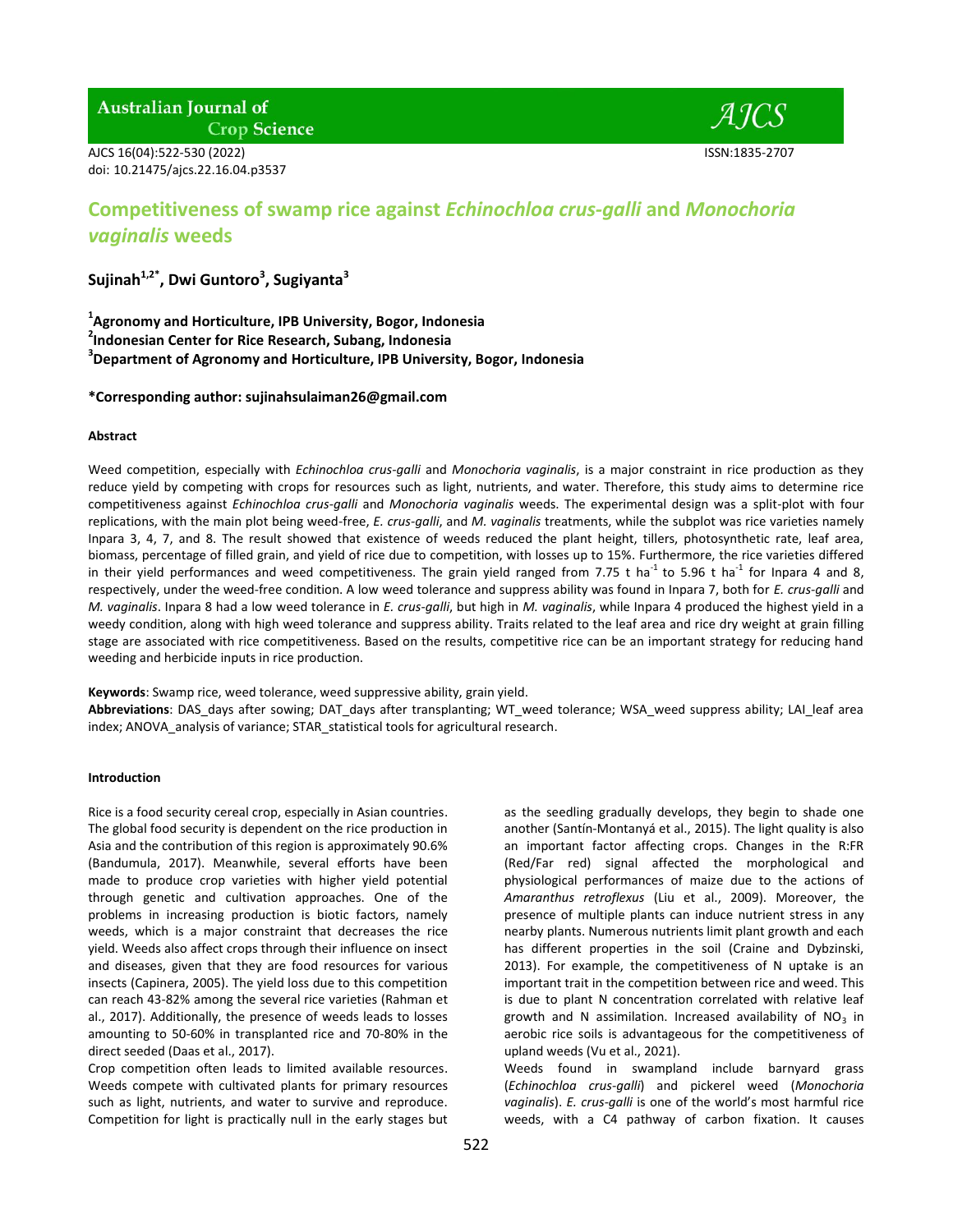approximately 50% decrease in rice production (Aminpanah et al., 2013). The number of barnyard grass plants is affected by the time between the sowing and emergence of rice seedling, with the Japonica variety having a faster emergence and a lower barnyard grass number compared to Indica (Ntanos and Koutroubas, 2000). Furthermore, the shoot competition with the barnyard grass is another important factor that causes differences in the rice genotype and a reduction in the biomass (Suzuki et al., 2002). The decreased shoot growth and root traits during the post-heading stages contribute to the reduction in the rice yield (Zhang et al., 2020). *M. vaginalis* grows in all agroecosystems except dry lands. It has rapid growth, and causes approximately 44% yield loss (Kuk et al., 2003).

Weeds in paddy fields are very diverse, making their control difficult with a negative impact on grain yield and increased costs. Farmers often use chemical herbicides to control weed's growth because they require less labor, quick, and time-saving. However, long-term use can damage the environment and cause crop toxicity (Myers et al., 2016; Schutte et al., 2017; Kniss, 2017). Therefore, sustainable weed management which can reduce the use of synthetic herbicides is needed as an alternative strategy. The use of plants that can compete with weeds is an alternative to overcome this problem. This competition is defined as an interaction between individuals or populations that has a negative impact on both parties. It occurs directly such as allelopathy, or indirectly where plants affect one another by taking limited resources in the surrounding environment. Therefore, it is very difficult to determine the effect of a single competition in the field because it is an interaction that involves several factors (Schreiber et al., 2018).

Crop competitiveness against weed consists of two components, namely weed tolerance (WT) and weed suppressive ability (WSA). WT is the ability to maintain high yield despite weed competition, while WSA is the ability to suppress weed growth (Gibson et al., 2003). The lower the relative yield loss, the higher the weed tolerance and vice versa (Arefin et al., 2018). The high yield potential must also ensure economically acceptable production. Therefore, WT, WSA, and yield potential will mutually affect grain production under weedy conditions. The competitiveness of a variety/species is measured through the ability to obtain limited resources when growing together with other species. Germplasm/varieties have the potential to be competitive against weeds in paddy fields, but the agronomic characters and grain yields are still below commercial standards (Chen et al., 2008). Previous studies showed that the variability among the genotypes is due to their ability to compete with weeds (Aminpanah et al., 2013; Mahajan et al., 2014; Islam et al., 2021). The development of varieties that can compete with weeds is an aspect that needs to be investigated in rice production. However, it is important to note that increasing the ability to compete with weeds can reduce grain yields. Competitiveness is a contribution of various morphological and physiological characteristics of plants which are not only controlled by genetics but also the environment (Olofsdotter et al., 2002). Selecting a competitive crop can be a way to suppress weed growth without sacrificing grain yield. Therefore, this study aims to determine the competitiveness of swamp rice against *Echinochloa crus-galli* and *Monochoria vaginalis* weeds.

## **Results and Discussion**

#### *Growth of rice*

The weeds significantly affected plant height and tillers of rice at all observations except for plant height at 21 DAT. The interaction between weeds and rice varieties only had a significant effect on plant height at 42 DAT, tillers at 21 DAT, and harvest (Table 1). Weeds caused a decrease in plant height and tillers namely 3 and 7%, respectively. The decrease was due to *E. crus-galli* being higher than *M. vaginalis*. *E. crus-galli* reduced plant height by 5% and tillers by 9%, while *M. vaginalis* caused a decrease of 2 and 5%, respectively. A previous study showed that plant height reduction by weeds ranged from 1 to 9% and tillers reduction was 38% (Moukoumbi et al., 2011).

The *E. crus-galli* had a high posture. Hence, it can shade and prevent light for photosynthesis in shorter rice. Light is an important factor affecting the growth process of plants. Shading changes the composition received by plants and any alteration in the quality of blue, green, red, and R/FR light affects photosynthesis in leaves (Chen et al., 2019). Additionally, shading reduces the photosynthetic activity of the lower leaf as well as the distribution ratio of the C compounds from leaves in the upper position to organs in the lower parts, thereby minimizing the root activity which might lead to the retardation of plant growth (Osaki et al., 1995). *E. crus-galli* has larger roots than paddy and it has the potential to absorb more nutrients from the soil. The presence of this weed reduced the surface area of absorption by 50%, thereby limiting the ability of paddy roots to absorb nutrients with water for growth and development (Zhang et al., 2020). It also reduced N uptake in leaves and stems of paddy by 0.48 and 0.15 N kg ha<sup>-1</sup> 43 days after sowing (Ulguim et al., 2020). E. *crus-galli* is a severe competitor of rice growth even at an early stage (Irshad and Cheema, 2002). Meanwhile, *M. vaginalis* had a height of approximately 50 cm, but the development of tillers and leaf were rapid. The leaves covered the entire surface of growing space which prevented short paddy from getting light compared to the weeds. Plants use different parts including leaves/roots to compete for space and light as well as nutrients and water in the soil. Successful acquisition of space provides access to energy and nutrients sources. The taller plant height of rice ensures that *M. vaginalis* grows in low light conditions. However, at early stages, rice tillers are shaded by *M. vaginalis* foliage causing carbon deficit and eventually increasing tiller abortion of rice (Breen et al., 1999). Inpara 3 had a higher plant height than other varieties at the beginning of growth, but the plant height at harvest was lower than Inpara 8. The lowest plant height was found in Inpara 4 at the early growth until harvest as shown in Table 1. Meanwhile, Inpara 3 plant height at 42 DAT was higher than other varieties in the weed-free and *E. crus-galli* but the plant height was similar with Inpara 8 in *M. vaginalis* (Fig. 1). This indicates that plant height was influenced by the surrounding weeds. Inpara 3 plant height in *E. crus-galli* was not significant with *M. vaginalis*, while Inpara 4 and 7 plant height in *E. crus-galli* was lower than the *M. vaginalis* treatment. *M. vaginalis* did not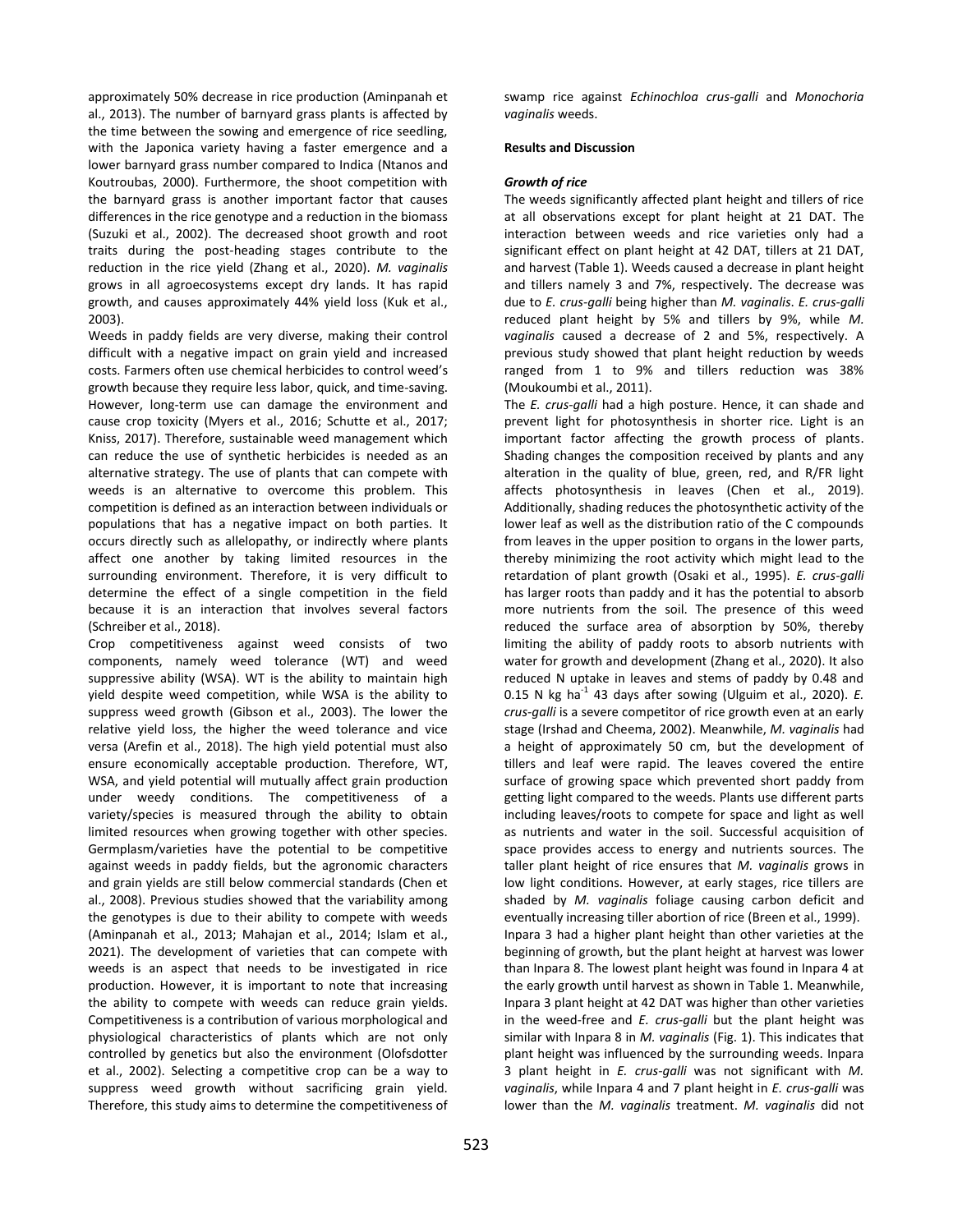reduce plant height in Inpara 8, the weed-free treatment showed no significant difference with *M. vaginalis*.

Tall paddy has a great potential to compete with weeds and suppress their growth (Sunyob et al., 2015). Previous studies showed that plant height affects the dry weight of weeds (Zhao et al., 2006; Anwar et al., 2010; Fofana and Rauber, 2000). Rice height less than 1.2 m tends to have low weed dry weight (Garrity et al., 1992). However, Fischer et al. (1997) stated that there is no clear relationship between plant height and its ability to suppress weeds. Meanwhile, extremely tall plants are susceptible to lodging (Kruepl et al., 2006). IRRI (2013) divided the plant height into three categories, (1) semidwarf (<110 cm); (2) intermediate (110-130 cm); and (3) tall (>130 cm). Based on this category, only Inpara 8 was included in the tall, while the three varieties were intermediate.

Inpara 4 had significantly more tillers than the other three varieties, the lowest was found in Inpara 8, followed by Inpara 3 (Table 1). The rice tillers play an important role in suppressing weeds (Mahajan et al., 2020). The tiller is associated to the plant's ability to capture light and canopy allowing it to shade the weeds and suppress their growth (Schreiber et al., 2018). Additionally, the ability of the plant to produce numerous tillers enables effective competition especially for underground resources (Fradgley et al., 2017). Inpara 4 had more tillers under weed-free, *E. crus-galli*, and *M. vaginalis* treatments (Fig. 2). At 21 DAT, tillers of Inpara 3, Inpara 4, and Inpara 7 were significantly higher in the weedfree treatment than weedy. In contrast, Inpara 8 tillers were higher in *M. vaginalis*, followed by weed-free and the lowest was found in *E. crus-galli*. The results obtained at harvest were different as Inpara 4 and 7 had the same tillers in weed-free and *M. vaginalis*, while tillers of Inpara 8 were not significantly different with weed-free, *E. crus-galli*, and *M. vaginalis*.

The photosynthetic rate in the weed-free was higher than weedy conditions at panicle initiation, but was similar at grain filling. Furthermore, the presence of weeds reduced the leaf area and dry weight of rice at panicle initiation and grain filling (Table 2). The reduction of photosynthetic rate, leaf area, and dry weight of rice in weedy was 18, 20, and 8%, respectively. The weeds among the rice varieties caused competition which decreased the photosynthetic rate due to biochemical limitation in the Calvin cycle, namely a reduction in the ratio of red-infrared (R/FR) in phytochromes (McKenzie-Gopsill et al., 2020). In contrast, rice cultivation under a weed-free condition will reduce competition, thereby increasing growth rate and leaf area index (Mubeen et al., 2014).

Inpara 8 had a photosynthetic rate lower than the other three varieties at panicle initiation, but leaf area and dry weight were similar. Meanwhile, Inpara 3 and Inpara 4 had a high photosynthetic rate and leaf area, but the dry weight of Inpara 4 was significantly lower than 3 at grain filling stage. The result was different in Inpara 8 which had a low photosynthetic rate, but high leaf area and dry weight. The dry matter accumulation is influenced by canopy architecture, photosynthetic rate, and leaf area (Qu et al., 2017). In this study, a high photosynthetic rate was not always followed by a high dry weight. According to a previous study, an increased photosynthetic rate followed by a high leaf area will have a significant effect on the production of dry weight (Usuda, 2000). The photosynthetic rate is influenced by the leaf area that determines the light interception capacity (Weraduwage et al., 2015). High leaf area in rice potentially increases light absorption and growing space. Rice genotypes with a large leaf area showed higher ability to compete with weeds (Mahajan et al., 2014). Furthermore, the high leaf area of rice caused shading over weeds; thereby, reducing the light availability and ultimately interfering with growth. However, high leaf area needs to be supported by a balanced canopy architecture to prevent the overlapping of upper and lower leaves.

The dry weight of Inpara 8 in the weed-free treatment was significantly lower than other varieties, but the four varieties had a similar dry weight at panicle initiation stage and under weedy condition (Table 3). Inpara 8 had the same dry weight under weed-free and weedy conditions, while Inpara 3, Inpara 4, and Inpara 7 had a lower dry weight in the weedy compared to the weed-free treatments. These results differ at grain filling stage where the dry weight of Inpara 3 was significantly higher than other varieties under the weed-free condition, but produced a lower dry weight than Inpara 8 when planted with *E. crus-galli*. Furthermore, the dry weight of Inpara 3 and Inpara 4 was lower in *E. crus-galli* than *M. vaginalis*, while Inpara 8 had a higher dry weight in the presence of *M. vaginalis* than weed-free, namely 7%. Plants with a high dry weight can significantly reduce weed dry weight and the general population (Mwenda et al., 2020).

## *Yield component and grain yield*

The sample weeds significantly affected the percentage of filled grain and yield as shown in Table 4. The percentage of filled grain under the weed-free condition was not significantly different from *M. vaginalis*, which was more than 80%. The decrease in the filled grain caused by *E. crus-galli* was 5%, while yield due to *E. crus-galli* and *M. vaginalis* decreased by 15 and 9%, respectively. This indicates that *E. crus-galli* has a greater influence in weed competition with rice. These results are in line with Take-tsaba et al. (2018) which showed that there was no significant difference in panicle number, spikelet per panicle, and 1000 grain weight under weed-free and weedy conditions, but grain yield decreased by 11.6% in soil dominated by *Cleome rutidosperma* and *Cyperus iria*. However, a different result was found in rice dominated by *Echinochloa colona* weed which reduced panicle and spikelet number, 1000 grain weight, as well as the relative yield by 18.2% (Sunyob et al., 2015).

Inpara 4 had the highest panicles, spikelet number, and percentage of filled grain, but the size was relatively small, as the 1,000 grain weight was only 20 g. This was in contrast to Inpara 8 which had low panicles, spikelet number, and filled grain, but had a high 1,000 grain weight. Furthermore, Inpara 4 produced the highest grain yield, followed by Inpara 3 but the grain yield of Inpara 3 was similar to Inpara 7, and the lowest occurred in Inpara 8.

## *Relative yield loss and weed biomass*

A decrease in the grain yield of a variety can be used as an indicator to determine the weed tolerance (WT), while the weed suppressive ability (WSA) can be observed from the weed biomass in rice. The grain yield of the four varieties under a weed-free condition was higher than the weedy (Table 5). The highest yield was found in Inpara 4 under *E. crus-galli* and *M. vaginalis* compared to the three varieties planted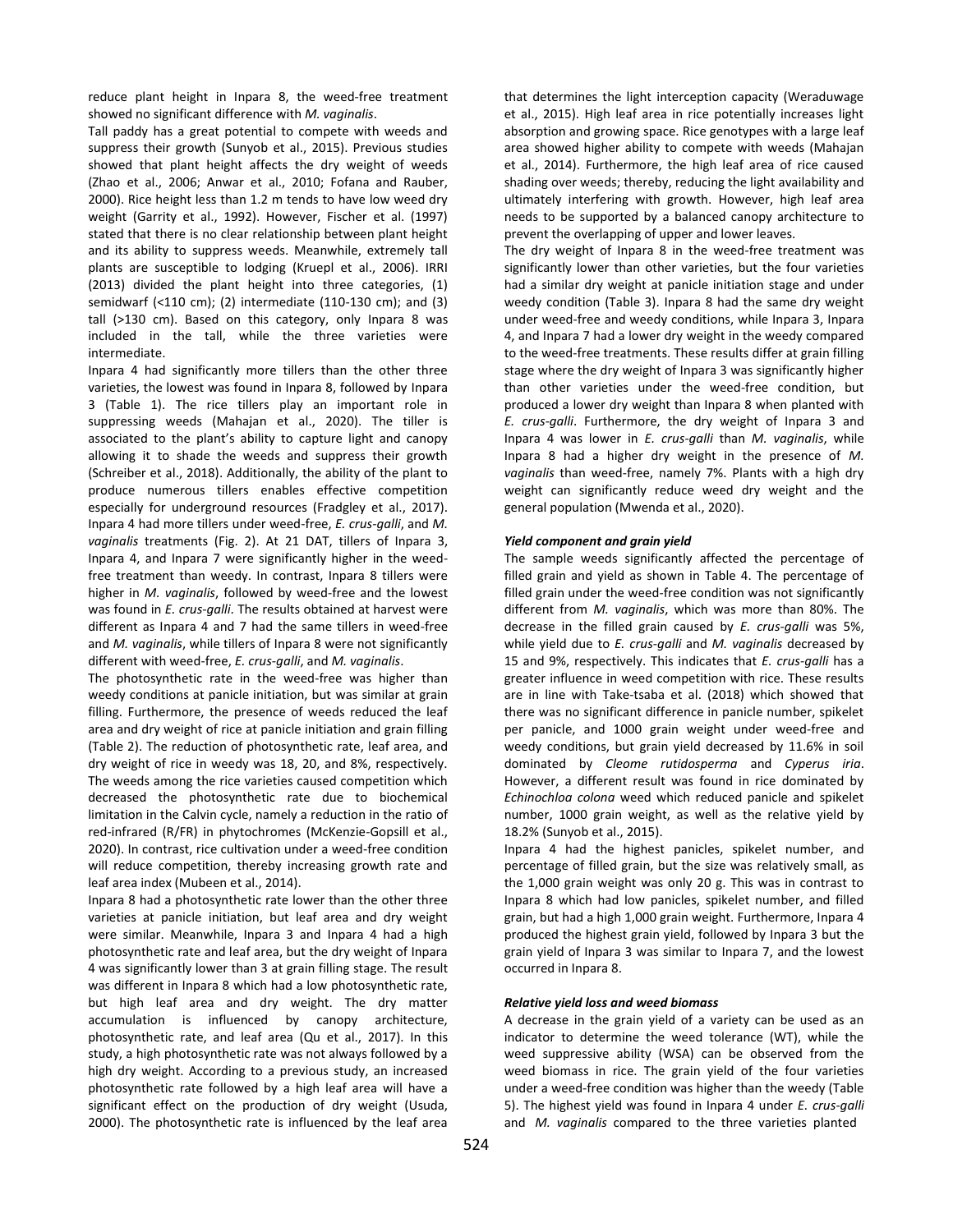| <b>Treatments</b> | Plant height (cm) |                 |                 |                  |                  | Tillers per hill  |                   |                   |  |
|-------------------|-------------------|-----------------|-----------------|------------------|------------------|-------------------|-------------------|-------------------|--|
|                   | 21 DAT            | 42 DAT          | 63 DAT          | Harvest          | 21 DAT           | 42 DAT            | 63 DAT            | <b>Harvest</b>    |  |
| Weed              |                   |                 |                 |                  |                  |                   |                   |                   |  |
| Weed-free         | 40a               | 73a             | 94a             | 122a             | 9.4a             | 24.2a             | 19.0a             | 16.7a             |  |
| E. crus-galli     | 39a               | 68 c            | 90 <sub>c</sub> | 119 с            | 8.8 <sub>b</sub> | 22.7 <sub>b</sub> | 16.7c             | 14.9 с            |  |
| M.vaginalis       | 39a               | 71 <sub>b</sub> | 92 <sub>b</sub> | 120 b            | 9.2ab            | 23.2 <sub>b</sub> | 17.3 <sub>b</sub> | 16.1 <sub>b</sub> |  |
| Varieties         |                   |                 |                 |                  |                  |                   |                   |                   |  |
| Inpara 3          | 44a               | 82a             | 103a            | 125 <sub>b</sub> | 8.2c             | 20.6c             | 15.8 c            | 14.2 c            |  |
| Inpara 4          | 32 d              | 55 d            | 75 c            | 111 d            | 10.8a            | 28.7a             | 23.3a             | 19.0a             |  |
| Inpara 7          | 38 c              | 68 c            | 85 <sub>b</sub> | 113 c            | 9.0 <sub>b</sub> | 23.3 <sub>b</sub> | 17.2 <sub>b</sub> | 16.5 <sub>b</sub> |  |
| Inpara 8          | 43 b              | 80 b            | 104a            | 132a             | 8.5c             | 20.8 <sub>c</sub> | 14.3 d            | 14.0 c            |  |
| Mean              | 39                | 71              | 92              | 120              | 9.1              | 23.4              | 17.6              | 15.9              |  |
| Weed              | ns                | $**$            | $* *$           | $***$            | $*$              | $\ast$            | $***$             | $***$             |  |
| Varieties         | $***$             | $**$            | $***$           | $***$            | $***$            | $***$             | $***$             | $***$             |  |
| Interaction       | ns                | $\ast$          | ns              | ns               | $***$            | ns                | ns                | $***$             |  |

Data in a column followed by the same letter are not significantly different at the 0.05 levels by Duncan Multiple Range Test. \*\*: p<0.01; \*: p<0.05; ns: not significant.



**Fig 1.** Plant height of rice at 42 DAT in weed-free, *E. crus-galli*, and *M. vaginalis*. Means with the same letter are not significantly different at P <0.05 using Duncan's test. Lowercase letters showed the comparison among varieties in each weed condition, while uppercase letters showed the comparison of varieties among weed conditions. The bars indicate SEm (standard error of the mean).

|                   |                    | <b>Table 2</b> . Effect of weeds and rice varieties on photosynthetic rate, leaf area, and dry weight. |        |                            |         |                         |  |
|-------------------|--------------------|--------------------------------------------------------------------------------------------------------|--------|----------------------------|---------|-------------------------|--|
| <b>Treatments</b> | $m^{-2} s^{-1}$    | Photosynthetic rate $(CO2)$ µmol                                                                       |        | Leaf area per hill $(cm2)$ |         | Dry weight per hill (g) |  |
|                   | PI                 | <b>GF</b>                                                                                              | PI     | <b>GF</b>                  | PI      | <b>GF</b>               |  |
| Weed              |                    |                                                                                                        |        |                            |         |                         |  |
| Weed-free         | 14.820 a           | 12.978 a                                                                                               | 3054a  | 4198 a                     | 39.38a  | 70.85 a                 |  |
| E. crus-galli     | 10.680 b           | 11.473 a                                                                                               | 2298 b | 3373 b                     | 35.90 b | 62.53c                  |  |
| M. vaginalis      | 12.340 b           | 10.869a                                                                                                | 2591b  | 3358 b                     | 36.85 b | 67.96 b                 |  |
| Varieties         |                    |                                                                                                        |        |                            |         |                         |  |
| Inpara 3          | 14.040 a           | 11.910 ab                                                                                              | 2744a  | 3971 a                     | 37.69a  | 70.46 a                 |  |
| Inpara 4          | 14.360 a           | 15.600 a                                                                                               | 2543 a | 3636 ab                    | 37.86 a | 67.15 b                 |  |
| Inpara 7          | 12.100 ab          | 11.090 b                                                                                               | 2692 a | 3366 b                     | 37.25a  | 61.65 c                 |  |
| Inpara 8          | 9.960 <sub>b</sub> | 8.500 b                                                                                                | 2610 a | 3907 a                     | 36.71a  | 69.17 a                 |  |
| Mean              | 12.615             | 11.775                                                                                                 | 2647   | 3720                       | 37.38   | 67.11                   |  |
| Weed              | $* *$              | ns                                                                                                     | $**$   | $\ast$                     | $\ast$  | $***$                   |  |
| <b>Varieties</b>  | $\ast$             | $\ast$                                                                                                 | ns     | $\ast$                     | ns      | $***$                   |  |
| Interaction       | ns                 | ns                                                                                                     | ns     | ns                         | $**$    | $***$                   |  |

 **Table 2**. Effect of weeds and rice varieties on photosynthetic rate, leaf area, and dry weight.

Data in a column followed by the same letter are not significantly different at the 0.05 levels by Duncan Multiple Range Test. \*\*: p<0.01; \*: p<0.05; ns: not significant. PI: panicle initiation GF:grain filling.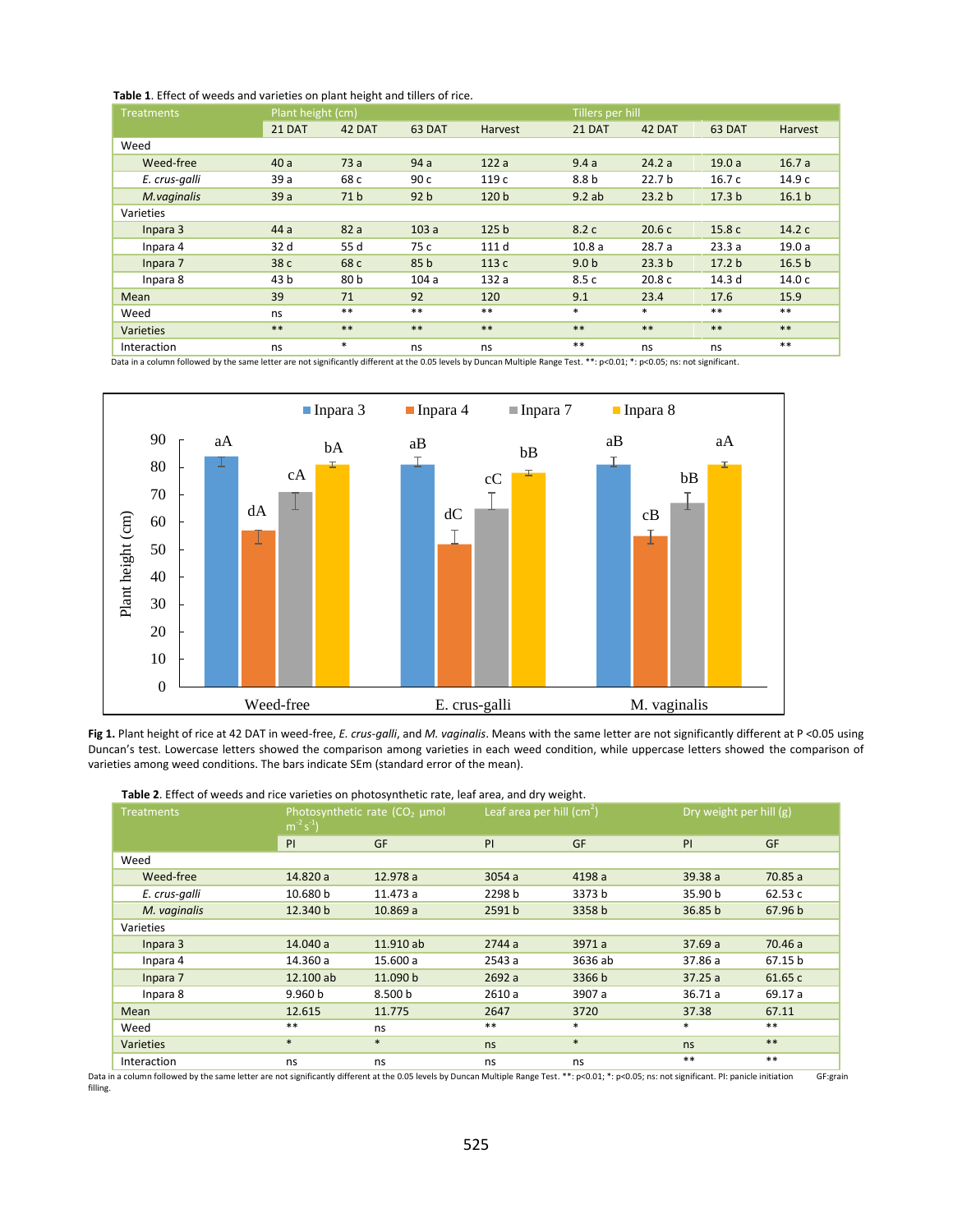

**Fig 2.** Tillers of rice at 21 DAT and harvest in weed-free, *E. crus-galli*, and *M. vaginalis*. Means with the same letter are not significantly different at P <0.05 using Duncan's test. Lowercase letter showed the comparison among varieties in each weed condition, while uppercase letter showed the comparison of each variety among weed conditions. The bars indicate SEm (standard error of the mean).

 **Table 3**. Interaction weed and varieties on dry weight.

| Varieties | Dry weight per hills (g) |               |              |           |                      |              |  |
|-----------|--------------------------|---------------|--------------|-----------|----------------------|--------------|--|
|           | Panicle initiation       |               |              |           | <b>Grain filling</b> |              |  |
|           | Weed-free                | E. crus-galli | M. vaginalis | Weed-free | E. crus-galli        | M. vaginalis |  |
| Inpara 3  | 40.75 aA                 | 35.83 aB      | $36.50a$ B   | 79.68 aA  | 60.33 cC             | 71.37 aB     |  |
| Inpara 4  | 41.14 aA                 | $35.02$ aB    | 37.43 aB     | 70.61 bA  | 63.98 bC             | 66.89 bB     |  |
| Inpara 7  | $41.26$ aA               | $35.11$ aB    | 35.37 aB     | 65.07 dA  | 59.11 cB             | 60.78 cB     |  |
| Inpara 8  | 34.38 bA                 | 37.63 aA      | 38.11 aA     | 68.04 cB  | 66.69 aB             | 72.80 aA     |  |

Data in a column followed by the same lowercase letter are not significantly different at the 0.05 levels by Duncan Multiple Range Test. Data in a cell followed by the same uppercase letter are not significantly different at the 0.05 levels by Duncan Multiple Range Test.



**Fig 3**. Correlation between relative yield loss and leaf area (A), as well as rice biomass and weed biomass (B).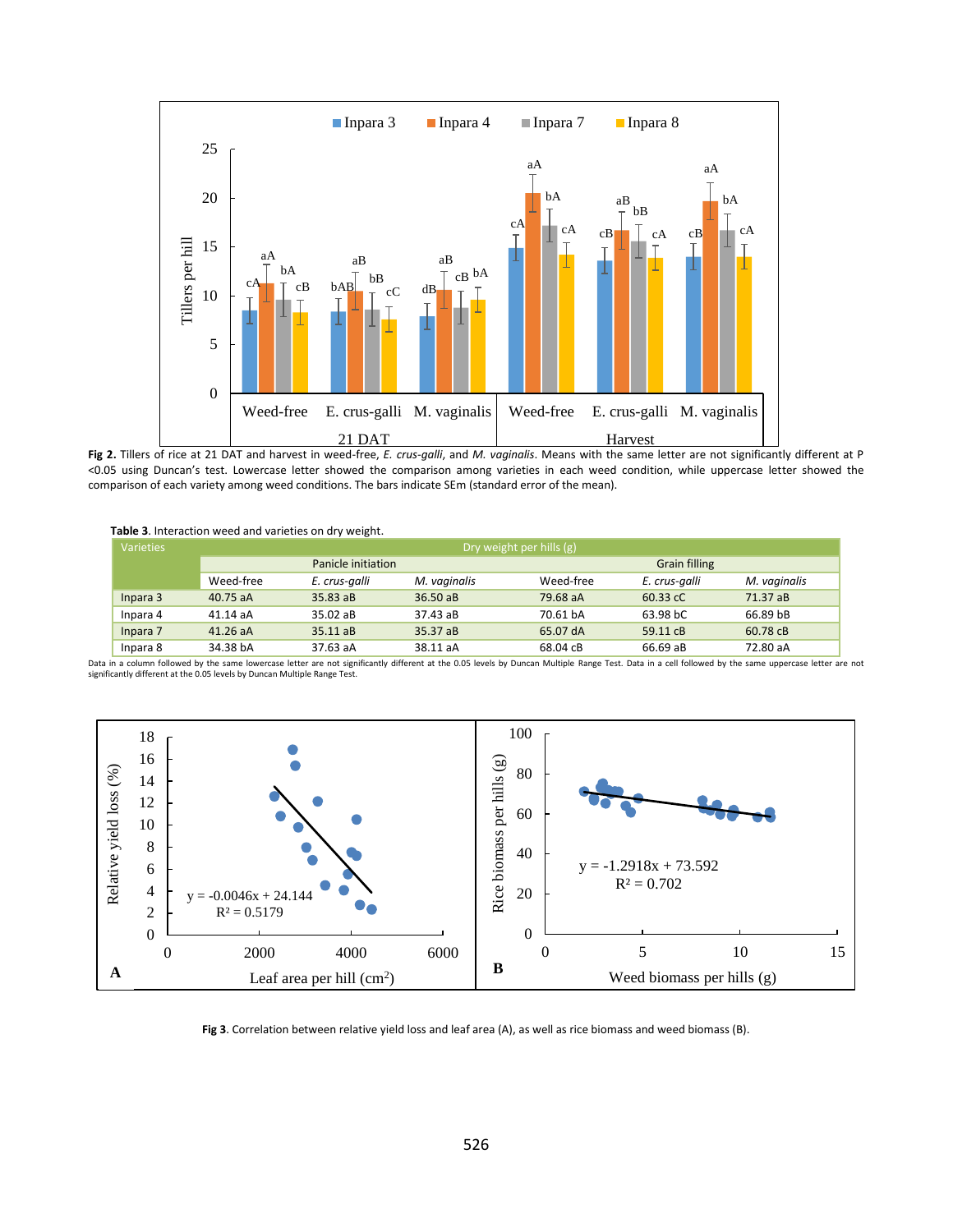**Table 4**. Effect of weeds and varieties on yield component and grain yield of rice.

| <b>Treatments</b> | Panicles number | Spikelet number | Percentage of filled<br>grain | 1000 grain weight<br>(g) | Grain yield (t ha <sup>-1</sup> ) |
|-------------------|-----------------|-----------------|-------------------------------|--------------------------|-----------------------------------|
| Weed              |                 |                 |                               |                          |                                   |
| Weed-free         | 14.3a           | 131.5a          | 82.0a                         | 26.5a                    | 6.70a                             |
| E. crus-galli     | 13.3a           | 127.2a          | 77.8 b                        | 26.3a                    | 5.66 <sub>b</sub>                 |
| M. vaginalis      | 13.7a           | 131.4 a         | 81.5a                         | 26.4a                    | 6.13 <sub>b</sub>                 |
| Variety           |                 |                 |                               |                          |                                   |
| Inpara 3          | 12.3c           | 134.1 b         | 79.2 c                        | 26.9 <sub>b</sub>        | 6.08 <sub>b</sub>                 |
| Inpara 4          | 16.5a           | 166.2a          | 86.0a                         | 20.1c                    | 7.26a                             |
| Inpara 7          | 14.4 b          | 96.4 d          | 81.1 b                        | 29.6a                    | 5.78 bc                           |
| Inpara 8          | 11.9c           | 123.5 c         | 74.4 d                        | 29.1a                    | 5.53c                             |
| Average           | 13.8            | 130.0           | 80.4                          | 26.4                     | 6.16                              |
| Weed              | ns              | ns              | $*$                           | ns                       | $***$                             |
| Variety           | $**$            | $***$           | $***$                         | $**$                     | $***$                             |
| Interaction       | ns              | ns              | ns                            | ns                       | ns                                |

Data in a column followed by the same letter are not significantly different at the 0.05 levels by Duncan Multiple Range Test. \*\*: p<0.01; \*: p<0.05; ns: not significant.



 **Fig 4**. Rice and weed planting methods.

|          | Table 5. Grain yield of rice and weed dry weight. |               |              |                            |                   |
|----------|---------------------------------------------------|---------------|--------------|----------------------------|-------------------|
| Variety  | Grain yield $(t \text{ ha}^{-1})$                 |               |              | Weed biomass per plant (g) |                   |
|          | Weed-free                                         | E. crus-galli | M. vaginalis | E. crus-galli              | M. vaginalis      |
| Inpara 3 | 6.47                                              | 5.72          | 6.06         | 9.48 b                     | 3.14 <sub>b</sub> |
| Inpara 4 | 7.75                                              | 7.01          | 7.02         | 8.37c                      | 3.22 <sub>b</sub> |
| Inpara 7 | 6.62                                              | 4.87          | 5.84         | 11.38 a                    | 4.41a             |

Inpara 8 5.96 5.04 5.61 10.08 b 3.04 b Data in a column followed by the same letter are not significantly different at the 0.05 levels by Duncan Multiple Range Test.

under weed-free conditions. Furthermore, the average yield loss due to weed competition varied, ranging between 6-27% among the different varieties. The highest relative loss due to *E. crus-galli* and *M. vaginalis* weeds was noted in Inpara 7 with an average of 19%. Meanwhile, a 14% decrease in Inpara 8 yield was caused by *E. crus-galli,* while that of *M. vaginalis* was quite low at 6%. This indicates that Inpara 8 has a high tolerance for *M. vaginalis*, and a low tolerance for *E. crus-galli*. Also, Inpara 3 and Inpara 4 had the lowest relative loss, which was 9%, indicating that both varieties have a higher weed tolerance than Inpara 7 and Inpara 8. The relative yield loss was negatively correlated with leaf area at grain filling stage (Fig. 3A) suggesting that leaf area is an important trait for weed tolerance. The larger leaf area of a variety leads to less yield loss and higher weed tolerance. Mahajan et al. (2014)

reported that rapid growth, high leaf area index (LAI) at the early stage, as well as high root biomass and volume are the important traits for weed competitiveness.

25 cm

The ability of Inpara 7 to suppress the growth of *E. crus-galli* and *M. vaginalis* was lower than other varieties, as demonstrated in their higher weed biomass. The low biomass of *E. crus-galli* was found in Inpara 4, while *M. vaginalis* biomass in Inpara 3, Inpara 4, and Inpara 8 was similar. The lower weed biomass indicates that the variety has a high weed suppressive ability. Furthermore, the weed biomass in Inpara 4 decreased by 27% compared to Inpara 7. It was negatively correlated with dry weight of rice in grain filling (Fig. 3B). This indicates that the weed suppressive ability is influenced by the degree of high rice dry weight produced at the grain filling. Ahmed et al. (2021) reported that weed biomass was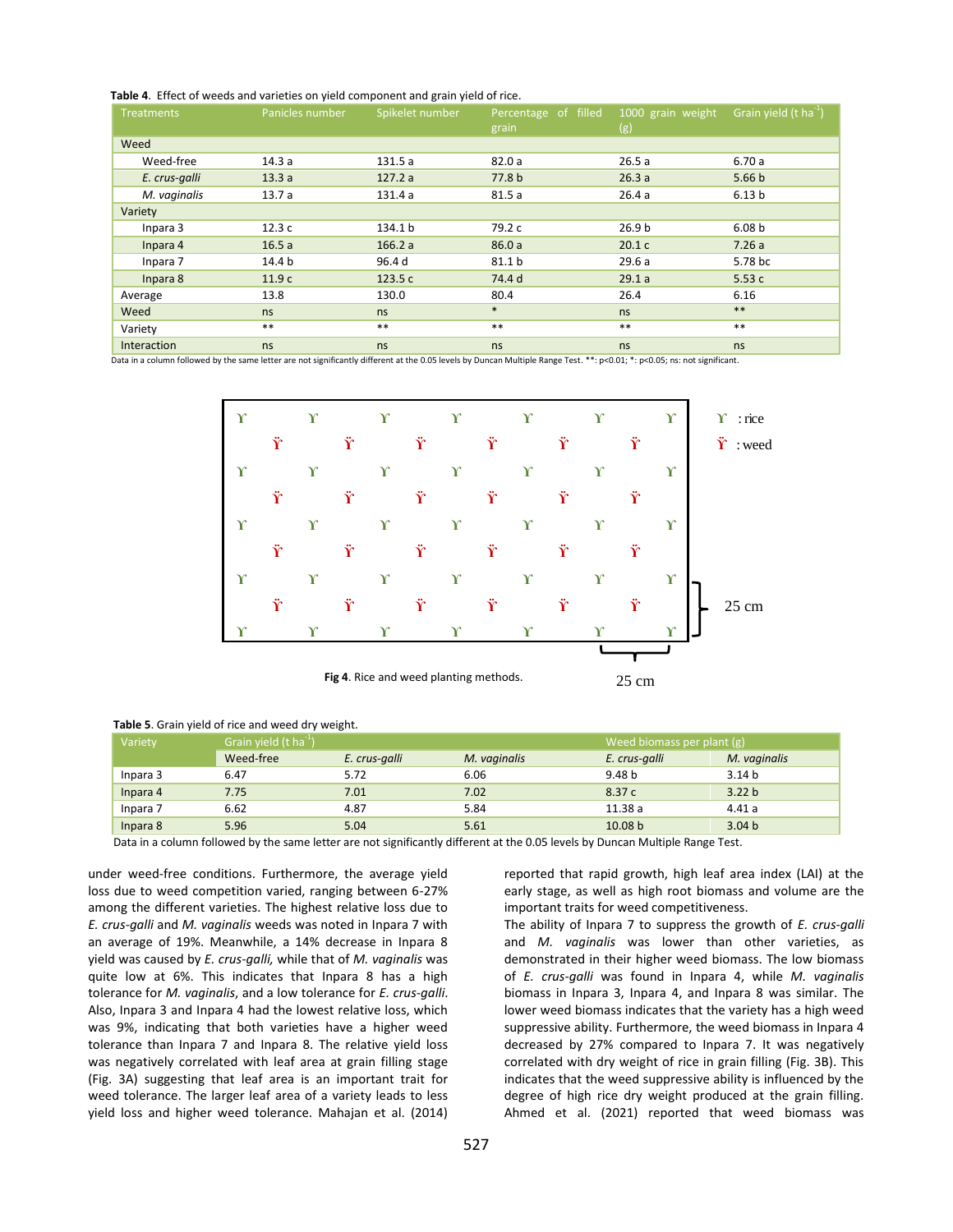negatively correlated with rice biomass, suggesting their ability to suppress tiller production. Furthermore, the production of high weed biomass led to a greater grain yield reduction due to interspecific competition. This is demonstrated by Inpara 7 which had high weed biomass caused by a high decrease of grain yield. The decrease in grain yield of Inpara 7 caused by *E. crus-galli* and *M. vaginalis* was 27 and 14%, respectively.

High grain yield under weedy conditions indicates that the variety has strong competitiveness (Dimaano et al., 2017). Based on the results, the relative yield loss in Inpara 3 and Inpara 4 was similar. However, Inpara 4 produced the highest yield when planted with *E. crus-galli* and *M. vaginalis*, namely 7 t ha<sup>-1</sup>. Subsequently, Inpara 4 proved to have a better *E. crusgalli* and *M. vaginalis* competitor than other varieties. The large grain yield in this variety was due to the high yield potential, weed tolerance, and the weed suppressive ability. A previous study stated that competitiveness against weeds is related to the ability of a plant genotype to maintain high yield under weeds infestation and its ability to suppress their biomass (Mahajan et al., 2014). The strong competitiveness in certain varieties against weeds was due to having a faster initial ability to close the canopy, producing tillers, higher biomass (Islam et al., 2021), reduced ability of weeds to compete against limited resources, and production of compounds through root exudates, thereby inhibiting weed growth (Andrew et al., 2015). Furthermore, the yield potential of Inpara 7 was higher than Inpara 3, but the weed tolerance and suppressive ability were lower. Although Inpara 8 had a higher weed tolerance and weed suppressive ability than Inpara 7, it produced a lower grain yield, which is attributed to the low yield potential of Inpara 8. This is consistent with Islam et al. (2021), which reported that the varieties BU dhan 1 and Binadhan-11 have good weed competitive ability but lower yield potential. Furthermore, high weed suppress ability did not always ensure high yield (Rahman et al., 2017). Therefore, the three components namely yield potential, weed tolerance, and weed suppressive ability greatly determine grain yield in weedy conditions.

#### **Materials and Methods**

#### *Field experiment*

The experiment was carried out in the rainy season from November 2020 to April 2021 in Patokbeusi District, Subang Regency, West Java Province, Indonesia. The design used a split-plot with 4 replications, with the main plot being the type of weeds, including weed-free, *E. crus-galli*, and *M. vaginalis,* while the subplots were 4 swamp rice varieties comprising of Inpara 3, 4, 7, and 8. The weeds and rice were planted using the transplanting method at 21 days after sowing (DAS) for rice and *E. crus-galli,* while 30 DAS for *M. vaginalis.* Each treatment was planted on a 5 m x 6 m, and the planting placement referred to Ahn et al. (2005) with slight modifications (Fig. 4). The fertilizer dosage given was based on the paddy soil test kit, with low N of 115 N kg ha<sup>-1</sup>, high P containing 18 P<sub>2</sub>O<sub>5</sub> kg ha<sup>-1</sup> and moderate K of 60 K<sub>2</sub>O kg ha<sup>-1</sup>. Furthermore, integrated management was used to control pests, disease attacks, and other weeds growth except for *E. crus-galli* and *M. vaginalis* which were controlled manually without herbicides. The measured variables include plant height, tillers, photosynthetic rate using Li6800 Portable Photosynthesis System, leaf area

using Li300C, rice dry weight, panicle number, number of spikelets, percentage of filled grain, 1,000 grain weight, yield, and weed biomass.

#### *Data analysis*

The data were analyzed using analysis of variance (ANOVA) with a Statistical Tool for Agricultural Research (STAR). Significant differences among mean were adjudged using Duncan Multiple Range Test at  $p \le 0.05$ , while Pearson's correlation was used to draw interferences on the relationship between relative yield loss and leaf area, as well as rice and weed biomass.

#### **Conclusion**

Weed competition caused a significant reduction in the growth and grain yield of rice. The decreased yield caused by *E. crusgalli* and *M. vaginalis* reached 15 and 9%, respectively. The yield loss of rice due to the presence of weeds can be minimized by selecting a variety with strong weed tolerance and suppressive ability supported with a high yield potential. Inpara 4 produced grain in weed-infested condition with a lower relative decline and high weed suppressive ability. The high rice competitiveness to weeds was supported by leaf area and dry weight of rice at grain filling stage. Based on the results, the strongly competitive varieties can be used as a part of weed management to reduce dependence on synthetic herbicides. However, the identification of morphophysiological traits in Inpara 4 is necessary to develop strong weed competitiveness, especially against *E. crus-galli* and *M. vaginalis* weeds.

#### **Acknowledgments**

The authors are grateful to the Indonesian Agency for Agricultural Research and Development, and the Ministry of Agriculture, Republic Indonesia for funding this study.

#### **References**

- Ahmed S, Alam MJ, Hossain A, Islam A, Awan TH, Soufan W, Qahtan AA, Okla MA, Sabagh AE (2021) Interactive effect of weeding regimes, rice cultivars, and seeding rates influence the rice-weed competition under dry direct-seeded condition. Sustainability. 13(1):1-15.
- Ahn JK, Hahn SJ, Kim JT, Khanh TD, Chung IM (2005) Evaluation of allelopathic potential among rice (*Oryza sativa* L.) germplasm for control of *Echinochloa crus-galli* P. Beauv in the field. Crop Prot. 24(5):413–419.
- Aminpanah H, Sorooshzadeh A, Zand E, Moumeni A (2013) Competitiveness of rice (*Oryza sativa* L.) cultivars against barnyardgrass (*Echinochloa crus-galli* (L.) P. Beauv.) in lowland rice fields. Thai J Agric Sci. 46(4):209-217.
- Andrew IKS, Storkey J, Sparkes DL (2015) A review of the potential for competitive cereal cultivars as a tool in integrated weed management. Weed Res. 55(3):239–248.
- Anwar P, Juraimi AS, Man A, Puteh A, Selamat A, Begum M (2010) Weed suppressive ability of rice (*Oryza sativa* L.) germplasm under aerobic soil conditions. Aust J Crop Sci. 4(9):706–717.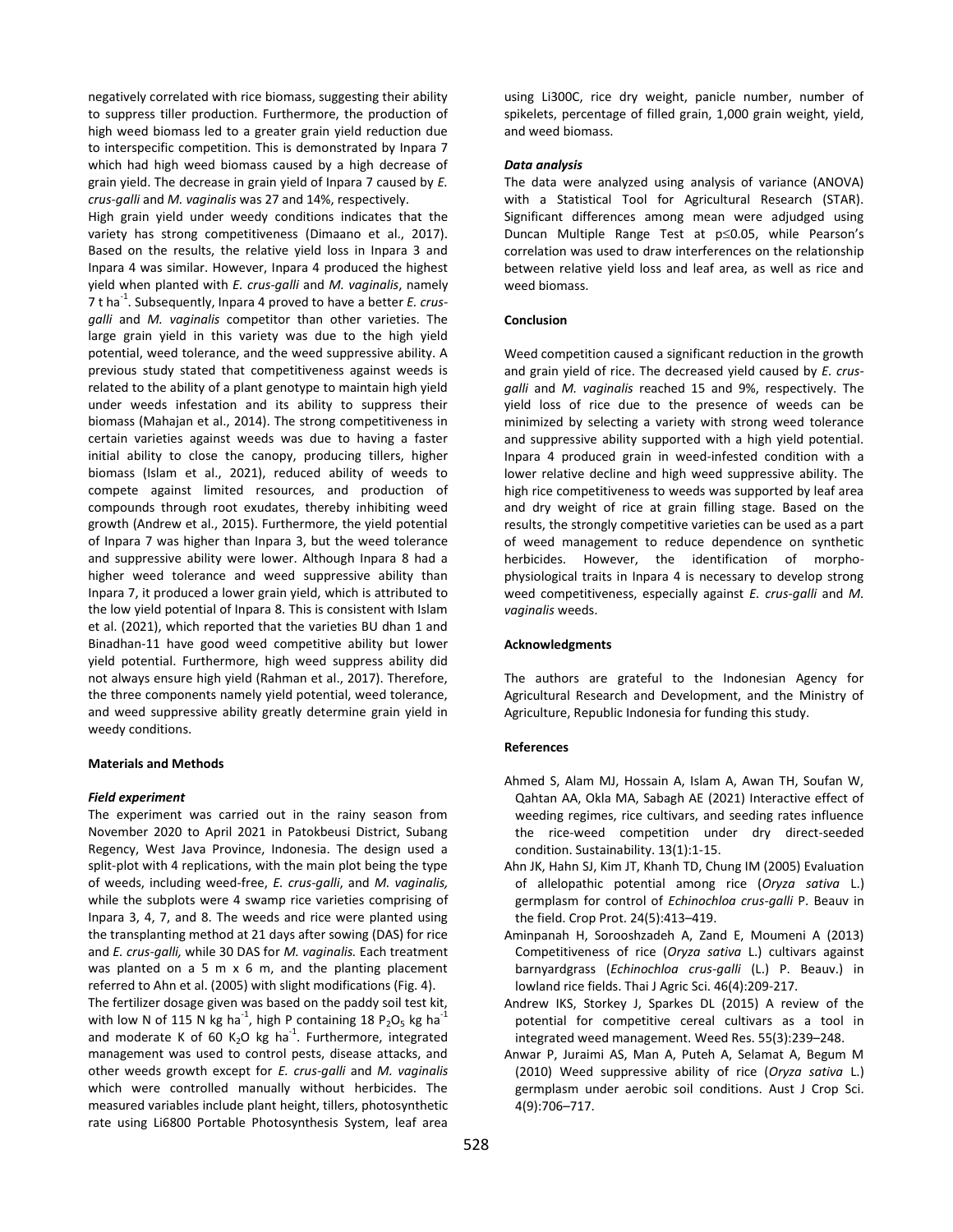- Arefin MA, Rahman MR, Rahman ANMA, Islam AKMM, Anwar NP (2018) Weed competitiveness of winter rice (*Oryza sativa* L.) under modified aerobic system. Arch Agr Environ Sci. 3(1):1-14.
- Bandumula N (2017) Rice production in Asia: key to global food security. Proc Natl Acad Sci, India Sect B Biol Sci. :1-6.
- Breen JL, Hill JE, Kusanagi T (1999) Tiller density determines competitive outcome between water-seeded rice (*Oryza sativa* L.) and *Monochoria vaginalis* var. *vaginalis*. J Weed Sci Tech. 44(3):180-188.
- Capinera JL (2005) Relationship between insect pests and weeds: an evolutionary perspective. Weed Sci. 53: 892-901.
- Chen XH, Hu F, Kong CH (2008) Varietal improvement in rice allelopathy. Allelopath J. 22(2):379–384.
- Chen H, Li Q, Zeng Y, Deng F, Ren W (2019). Effect of different shading materials on grain yield and quality of rice. Sci Rep. 9:1–9.
- Craine JM, Dybzinski R (2013) Mechanisms of plant competition for nutrients, water, and light. Func Ecol. 27:833-840.
- Daas A, Shekhawat K, Choudhary AK, Sepat S, Rathore SS, Mahajan G, Chauhan BS (2017) Weed management in rice using crop competition-a review. Crop Prot. 95:45-52.
- Dimaano NGB, Ali J, Cruz PCS, Baltazar AM, Diaz MGQ, Jr Acero BL, Li Z (2017) Performance of newly developed weedcompetitive rice cultivars under lowland and upland weedy conditions. Weed Sci. 65(6):798–817.
- Fischer A, Ramírez H V, Lozano J (1997) Suppression of junglerice [*Echinochloa colona* (L.) Link] by irrigated rice cultivars in Latin America. Agron J. 89(3):516–521.
- Fofana B, Rauber R (2000) Weed suppression ability of upland rice under low-input conditions in West Africa. Weed Res. 40(3):271–280.
- Fradgley NS, Creissen HE, Pearce H, Howlett SA, Pearce BD, Döring TF, Girling RD (2017) Weed suppression and tolerance in winter oats. Weed Technol. 31(5):740–751.
- Garrity DP, Movillon M, Moody K (1992) Differential weed suppression ability in upland rice cultivars. Agron J. 84(4):586–591.
- Gibson KD, Fischer AJ, Foin TC, Hill JE (2003) Crop traits related to weed suppression in water-seeded rice (*Oryza sativa* L). Weed Sci. 51(1):87–93.
- IRRI International Rice Research Institute. 2013. Standard Evaluation System for Rice (SES). Manila (PH): International Rice Research Institute.
- Irshad A, Cheema ZA (2002) Growth analysis of transplanted fine rice under different competition durations with barnyard grass. Int Agri J Biol. 4(1):123-126.
- Islam AKMM, Nasir M, Mou MA, Yeasmin S, Islam S, Ahmed S, Anwar P, Hadifa A, Baazeem A, Iqbal MA, Juraimi AS, El Sabagh A (2021) Preliminary reports on comparative weed competitiveness of Bangladeshi monsoon and winter rice varieties under puddled transplanted conditions. Sustainability. 13:1–15.
- Kniss AR (2017) Long-term trends in the intensity and relative toxicity of herbicide use. Nature Communications. 8: 1-7.
- Kruepl C, Hoad S, Davies K, Bertholdsson NO, Paolini R (2006) Weed competitiveness. In: Donner D, Osman A (ed) Handbook: cereal variety testing for organic and low input agriculture. Roskilde: COST860, Susvar.
- Kuk YI, Jung HI, Kwon OD, Lee DJ, Burgos NR, Guh JO (2003)

Sulfonylurea herbicide-resistant *Monochoria vaginalis* in Korean rice culture. Pest Manag Sci. 59:949–961.

- Liu JG, Mahoney KJ, Sikkema PH, Swanton CJ (2009) The importance of light quality in crop-weed competition. Weed Res. 49(2):217–224.
- Mahajan G, Hickey L, Chauhan BS (2020) Response of barley genotypes to weed interference in Australia. Agronomy.  $10(1):1-12.$
- Mahajan G, Ramesha MS, Chauhan BS (2014) Response of rice genotypes to weed competition in dry direct-seeded rice in India. Sci World J. 2014:1–8.
- McKenzie-Gopsill AG, Amirsadeghi S, Fillmore S, Swanton CJ (2020) Duration of weed presence influences the recovery of photosynthetic efficiency and yield in common bean (*Phaseolus vulgaris* L.). Front Agron. 2:1–16.
- Moukoumbi YD, Sie M, Vodouhe R, Bonou W, Toulou B, Ahanchede A (2011) Screening of rice varieties for their weed competitiveness. Afr J Agric Res. 6(24):5446-5456.
- Mubeen K, Jhala AJ, Hussain M, Siddiqui MH, Zahoor F, Shehzad M, Mehmood K (2014) Effects of seeding time and competition period on weeds, growth and yield of direct seeded fine rice (*Oryza sativa* L .). Acad J Interdiscip Stud. 3(5):55–64.
- Mwendwa JM, Brown WB, Weidenhamer JD, Weston PA, Quinn JC, Wu H, Weston LA (2020) Evaluation of commercial wheat cultivars for canopy architecture, early vigour, weed suppression, and yield. Agronomy. 10(7):1–21.
- Myers JP, Antoniou MN, Blumberg B, Carroll L, Colborn T, Everett LG, Hansen M, Landrigan PJ, Landphear BP, Mesnage R, Vandenberg LN, vom Sall FS, Welshons WV, Benbrook CM (2016) Concern over use of glyphosate-based herbicides and risks associated with exposures: a consensus statement. Env Health. 15(19):1-13.
- Ntanos DA, Koutroubas SD (2000) Competition of barnyardgrass with rice varieties. J Agron Crop Sci. 184:241- 246.
- Olofsdotter M, Jensen LB, Courtois B (2002) Improving crop competitive ability using allelopathy-an example from rice. Plant Breed. 121(1):1–9.
- Osaki M, Iyoda M, Yamada S, Tadano T (1995) Effect of mutual shading on carbon distribution in rice plant. Soil Sci Plant Nutr. 41(2):235-244.
- Qu M, Zheng G, Hamdani S, Essemine J, Song Q, Wang H, Chu C, Sirault X, Zhu XG (2017) Leaf photosynthetic parameters related to biomass accumulation in a global rice diversity survey. Plant Physiol. 175: 248-258.
- Rahman ANMA, Islam AKMM, Arefin MA, Rahman MR, Anwar MP (2017) Competitiveness of winter rice varieties against weed under dry direct seeded conditions. Agric Sci. 8(12): 1415-1438.
- Santín-Montanyá I, de Andrés EF, Zambrana E, Tenorio JL (2015) The competitive ability of weed community with selected crucifer oilseed crops. In: Herbicides, agronomic crops, and weed biology. IntechOpen, London.
- Schreiber F, Scherner A, Andres A, Concenço G, Goulart F (2018) Competitive ability of rice cultivars in the era of weed resistance. In: Dunea D (ed). Plant competition in cropping systems. IntechOpen, London.
- Schutte G, Eckerstorfer M, Rastelli V, Reichenbecher W, Restrepo-Vassali S, Ruohonen-Lehto M, Saucy AGW, Mertens M (2017) Herbicide resistance and biodiversity: agronomic